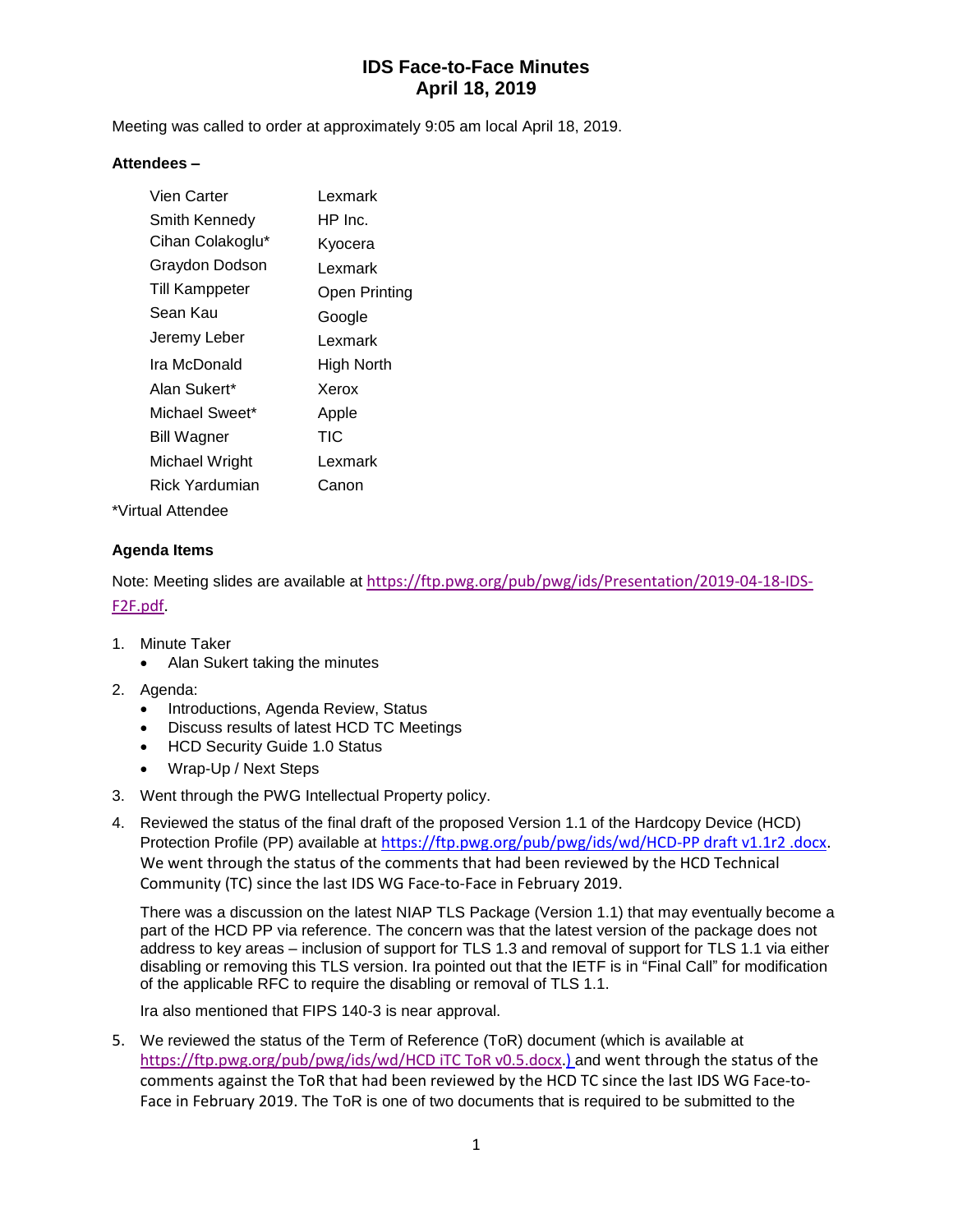Common Criteria Development Board (CCDB) to get its approval to form an HCD international Technical Committee (iTC), which has been the goal of the HCD TC. The ToR had been updated since the last IDS Face-to-Face Meeting to address a comment from the HCD WG that the discussion of voting and decision making needed to be "beefed up" - the HCD TC had taken the original discussion in this area and made it more concise, but based on the HCD WG comment we went back to our original version (which had been taken from previous ToRs)

The CCDB at its April 2019 meeting decided to follow their process and submit the ToR developed by the HCD Working Group for a formal vote; that is expected to take around two months days. After the ToR is (hopefully) it will be submitted to the CC Management Committee (CCMC) for its approval; that should take about a month. Once the CCMC gives its formal approval to the ToR we will be able to officially form the HCD iTC. Our expectation is that the first official HCD iTC Meeting will be at the Sep 2019 CCUF Workshop to be held in Singapore.

• We went through the statuses of the draft Essential Security Requirements (ESR) document (which is available at [https://ftp.pwg.org/pub/pwg/ids/wd/HCD ESR v0.6.docx](https://ftp.pwg.org/pub/pwg/ids/wd/HCD%20ESR%20v0.6.docx)) and the "Key Persons List". The ESR is the second document that is required to be submitted to the CCDB to get its approval to form the HCD iTC. We went through the status of the comments against the version of the ESR being created by the HCD TC that had been reviewed by the HCD TC since the last IDS WG Face-to-Face in February 2019. The HCD Working Group (WG), which consists of representatives from the Korean and Japanese CC Schemes, is developing a version of the ESR also; the HCD WG's version is the one that will be submitted to the CCDB so the HCD TC's goal is to synchronize the versions of the ESR being created by the HCD TC and HCD WG. It should be noted that the HCD WG sent their version of the ESR to the HCD TC; we are to provide comments and suggestions to the HCD WG on their ESR version by mid-June.

We covered quickly the latest version of the "Key Persons" list which is available at [https://ftp.pwg.org/pub/pwg/ids/wd/HCD iTC Key Persons v0.6.docx](https://ftp.pwg.org/pub/pwg/ids/wd/HCD%20iTC%20Key%20Persons%20v0.6.docx).

• We then discussed thoughts on issues the HCD TC needed to address to transition from an HCD TC to an HCD iTC, and some thoughts on what requirements should be included in the eventual HCD collaborative PP (cPP). It was mentioned that one of the things the HC iTC will need is to determine what current iTC it should pattern its processes after. The consensus of both the HCD TC and the IDS WG was that we should pattern ourselves after the Network Device iTC, especially in developing small subgroups to address specific sets of requirements like TLS or Wi-Fi.

Alan mentioned that the CCUF is moving to using GitHub as its collaboration tool. Since the PWS is using GitHib, Al asked if maybe Smith and Mike Sweet might be able to provide some help in getting started with GitHub since the PWG is using GitHub.

There was a discussion on the fact that there is no general framework from the CCDB in place for how iTCs should function; the CCDB only provides the steps in the process for forming an iTC and creating a cPP but there is nothing that tells a new iTC what it should do.

Al pointed out that there is a major revision of ISO 15408 (the Common Criteria Standard) being developed. At its recent meeting the working group developing the updates decided to create a third "Comment Draft" to address some outstanding issues; that will push completion and publishing of this update from Spring 2020 to Fall 2020.

Ira brought up the fact that the current IEEE "2600" PPs that many vendors certify their MFPs against will be sunset at the end of 2019; that will put more pressure on the HCD TC/iTC to develop a cPP as quickly as possible. The proposed aggressive plan for creation of an HCD cPP, assuming the HCD iTC is officially chartered by the CCDB by Sep 2019 is:

- CCMC approval of creation of HCD iTC July 2019
- First HCD iTC F2F Meeting Sep 2019
- First draft of HCD cPP v1.0 Apr 2020
- Updated draft of HCD cPP v1.0 Oct 2020
- HCD cPP v1.0 submitted for approval by HCD iTC membership Feb 2021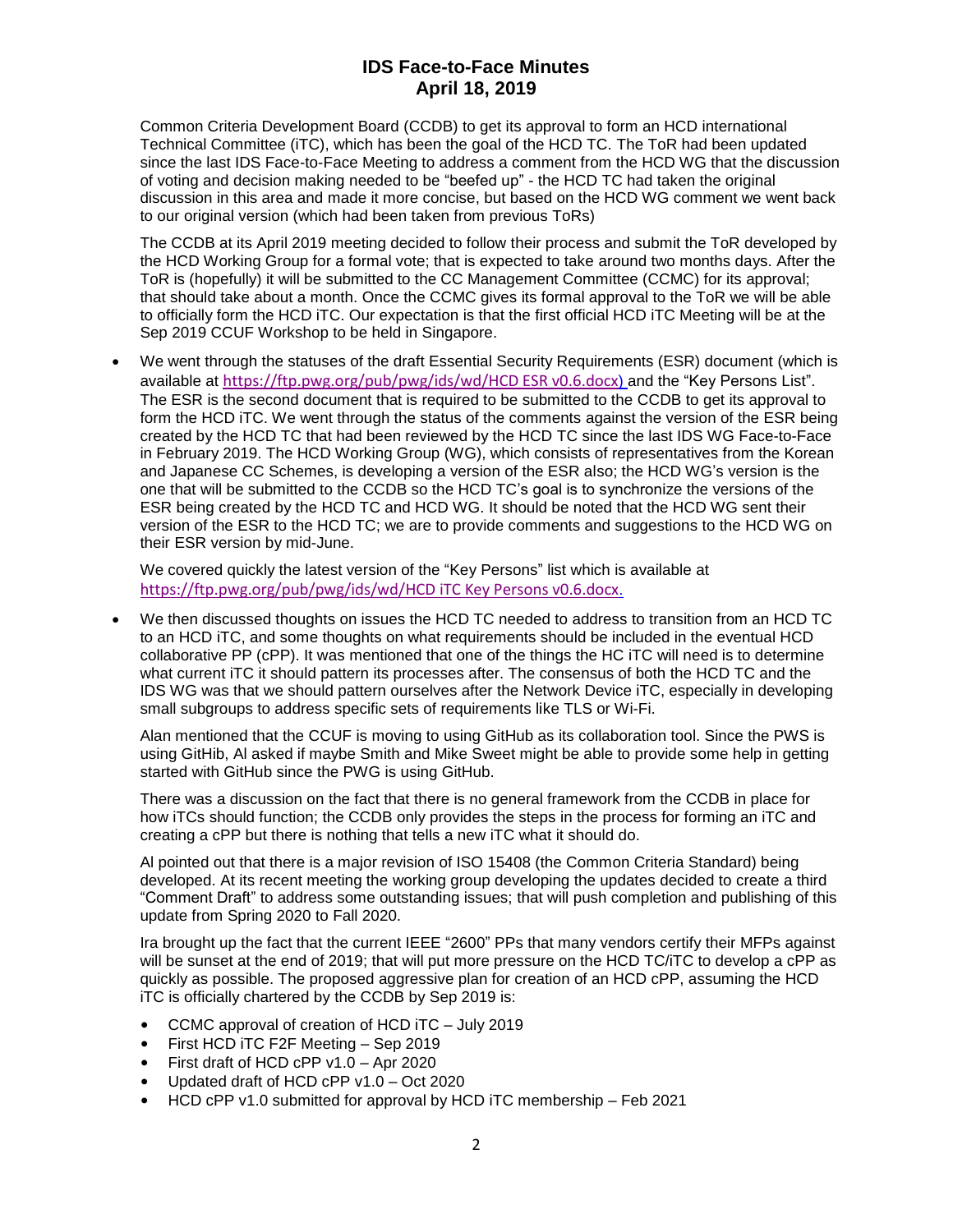- HCD cPP v1.0 submitted to CCDB for approval Mar 2021
- HCD cPP v1.0 published Apr 2021
- Finally, Ira went through the status of the PWG Hardcopy Device Security Guidelines he is preparing and which is available at [https://ftp.pwg.org/pub/pwg/ids/wd/wd-mcdonald-hcd-security-20190213.pdf.](https://ftp.pwg.org/pub/pwg/ids/wd/wd-mcdonald-hcd-security-20190213.pdf) The purpose of this guide will be to form a compendium of "best practices" in HCD security with pointers to where information on these "best practices" can be found. Ira indicated there hasn't been much work done on this guide since the initial draft; the hope is that there will be an update for the IDS WG to review at the next Face-to-Face in August 2019.

### **Wrap Up**

- Next steps will be to:
	- Submit HCD PP v1.1 to NIAP/JISEC and get it approved
		- Implement the transition from the HCD TC  $\rightarrow$  HCD iTC
			- Determine and install "officers"
			- Set up meeting cadence, iTC membership, etc.
			- Have the first iTC meeting
	- Reconcile any gaps between the HCD WG version and the HCD TC version of the ESR
	- Start work on HCD cPP v1.0
		- Develop plan for development, review and release of HCD cPP v1.0
		- Determine content scope
		- Initiate "transition" of HCD PP v1.1 into first draft
		- Update and review drafts as necessary to create "final" version
		- Get iTC review and approval for "final" version
		- Release HCD cPP v1.0
- Next IDS Conference Call will be on May 16, 2019 at 3PM ET to review results of any recent HCD TC Meetings and to review the status of the HCD Security Guide.
- Next IDS Face-to-Face Meeting will be at the August 28-29, 2019 PWG Virtual Face-to-Face.